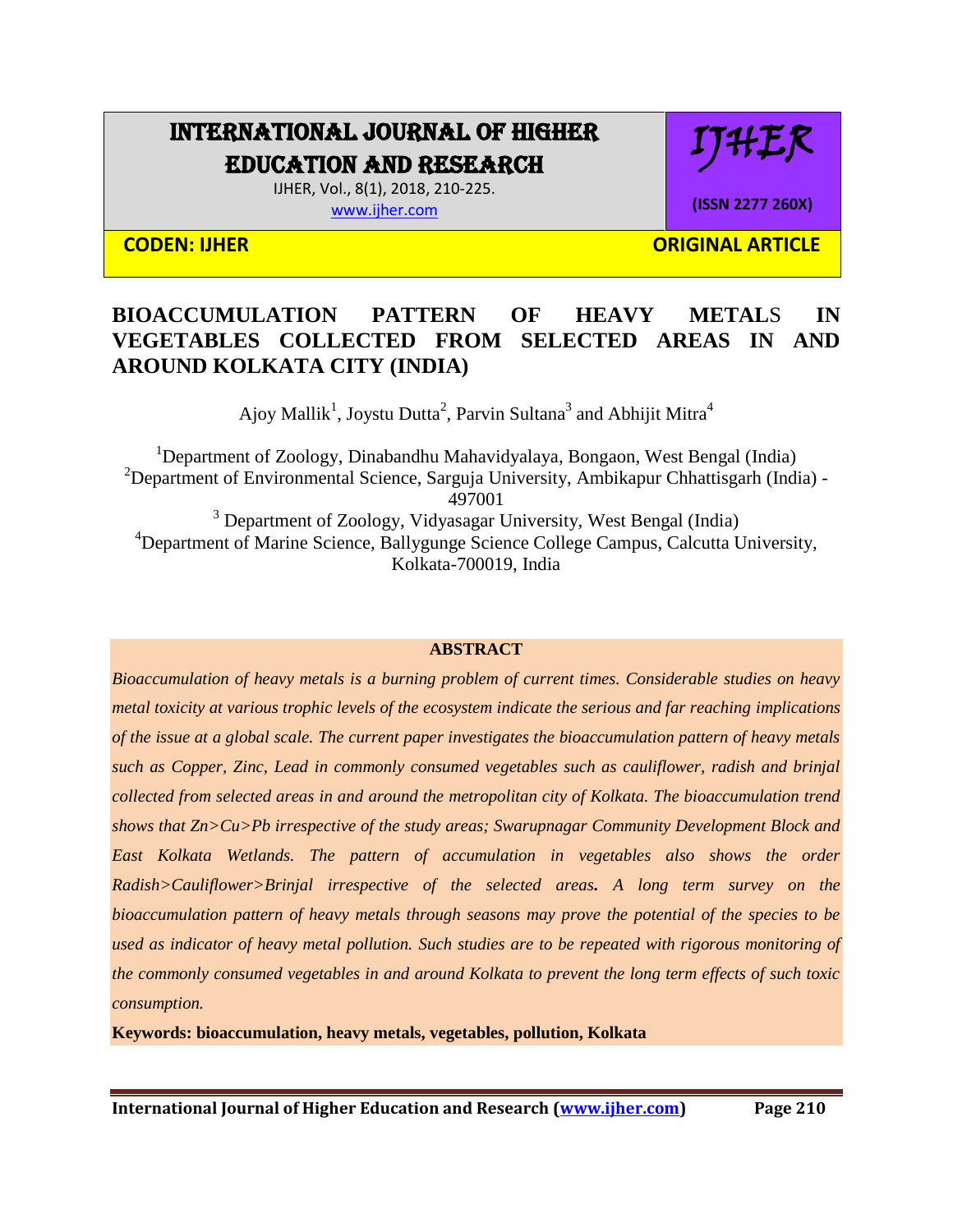## **Introduction:**

Bioaccumulation of toxic heavy metals is one of the burning environmental issues of current times. The mobilization of heavy metals into the biosphere by human activity has become an important process in the geochemical cycling of these metals. Toxic heavy metals such as arsenic (As), lead (Pb), cadmium (Cd), and mercury (Hg) have serious health implications among the heavy metals (Csavina et al., 2012; Sharma et al., 2014; Gupta et al., 2015a). Considerable studies on toxic heavy metals in different trophic levels of the ecosystem are already available as reference scientific literature to understand the magnitude of this problem. Exposure to environmental pollutants is an important problem of environmental toxicology (Zukowska et al., 2008). The rise of ecotoxicology (also termed environmental toxicology) is generally associated with the 1960s and the first formal definition came from Truhaut (1977) who considered ecotoxicology to be the branch of toxicology concerned with the effects of pollutants on the constituents of an ecosystem in an integrated context. A number of variants on this definition have appeared over the years (reviewed in Newman 1998), but all of them embrace much of Truhaut's (1977) original concept (Relya and Hoverman, 2006). Terrestrial and aquatic ecosystems are most vulnerable to pollution due to series of factors including toxic heavy metals that leads to bioaccumulation at different trophic levels (Boran and Altınok, 2010). Any metallic element with a relatively high density and toxicity even at lower concentrations is ascribed to be 'heavy metal' (Lenntech, 2004). The metal distribution in the atmosphere is dependent on various environmental factors (Khlifi and Hamza-Chaffai, 2010). The toxicity of heavy metals is a significant environmental issue in current times (Jaishankar et al., 2013; Nagajyoti et al., 2010). Natural and anthropogenic activities such as solid-waste disposal, atmospheric deposition, and the application of sewage sludge and waste water irrigation on land are the main sources of heavy metal contamination in the environment (Chen, 2007, Cui, et al., 2005, Komarnicki, et al., 2005). Various sources of heavy metals include soil erosion, natural weathering of the earth's crust, mining, industrial effluents, urban runoff, sewage discharge, insect or disease control agents applied to crops, and many others (Morais et al., 2012). Soils may become contaminated by the accumulation of heavy metals and metalloids through emissions from the rapidly expanding industrial areas, mine tailings, disposal of high metal wastes, leaded gasoline and paints, land application of fertilizers, animal manures, sewage sludge, pesticides, wastewater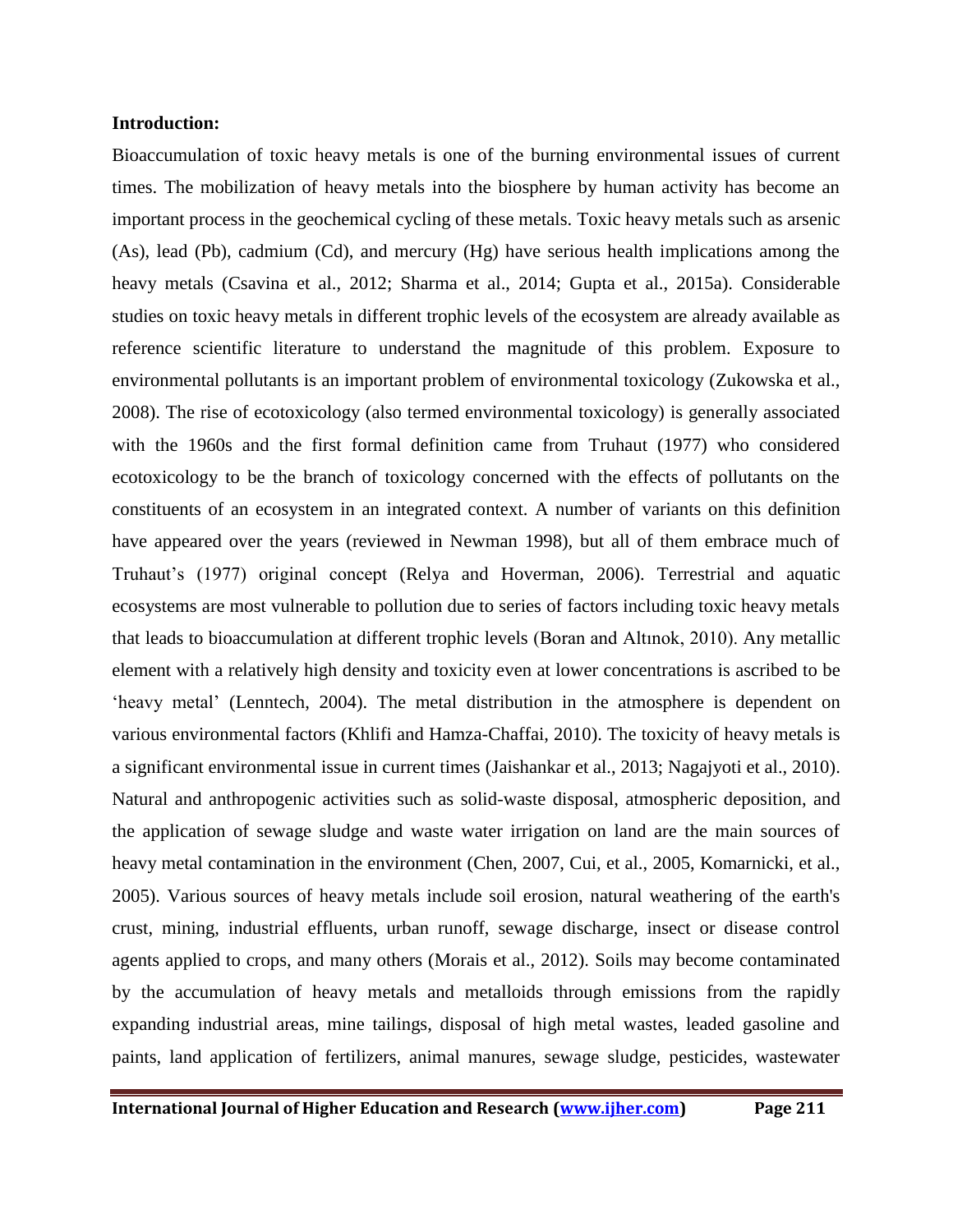irrigation, coal combustion residues, spillage of petrochemicals, and atmospheric deposition (Khan, et al., 2008, Zhang, et al., 2010). The contamination of aquatic and terrestrial ecosystems with a wide range of pollutants and especially heavy metals has become a matter of concern over the last few decades (Vutukuru, 2005; Dirilgen, 2001; Voegborlo, et al., 1999; Canli, et al., 1998; Velez and Montoro, 1998; Janssen, et al., 1993; Conacher, et al., 1993). Heavy metal contamination has deleterious effects on the ecological balance of the ecosystem irrespective of its nature such as terrestrial, aquatic or marine (Farombi, et al., 2007; Vosyliene and Jankaite, 2006; Ashraj, 2005). Heavy metal accumulation in soil interrupts the normal functioning of soil ecosystems and plant growth (Khan et al., 2008; 2008). Heavy metals such as lead (Pb), cadmium (Cd), mercury (Hg) and chromium (Cr) generally refer to metals having densities greater than  $5 \text{ g/cm}^3$  (Oves et al., 2012; Järup, 2003; Raut, et al., 2005). An alternative classification of metals based on their coordination chemistry categorizes heavy metals as class B metals that come under non-essential trace elements, which are highly toxic elements such as Hg, Ag, Pb, Ni etc. (Nieboer and Richardson 1980). These heavy metals create toxic effects on human health by forming complexes with organic compounds (Akbulut et al., 2011). Composite effluents stained with different heavy metals are major environmental pollutants of varied wetland ecosystem (Cheung et al., 2003; Chatterjee et al., 2006). Metal toxicity has high impact and relevance to plants and consequently it affects the ecosystem, where the plants form an integral component. Plants growing in metal-polluted sites exhibit altered metabolism, growth reduction, lower biomass production and metal accumulation (Nagajyoti, et al., 2010). Studies have been conducted throughout the world to determine the effects of toxic heavy metals on plants (Reeves and Baker, 2000; Fernandes and Henriques, 1991). Toxicity may result from the binding of metals to sulphydryl groups in proteins, leading to an inhibition of activity or disruption of structure, or from the displacing of an essential element resulting in deficiency effects (Van Assche and Clijsters, 1990). In addition, heavy metal excess may stimulate the formation of free radicals and reactive oxygen species, perhaps resulting in oxidative stress (Dietz et al., 1999). Lead can adversely influence the intelligence development of children, cause excessive lead in blood, and induce hypertension, nephropathy and cardiovascular disease (Ekong, et al., 2006, Goyer, et al., 1993, Navas, et al., 2007). The general body of the literature on lead toxicity indicates that lead exposure in children and adults can cause a wide spectrum of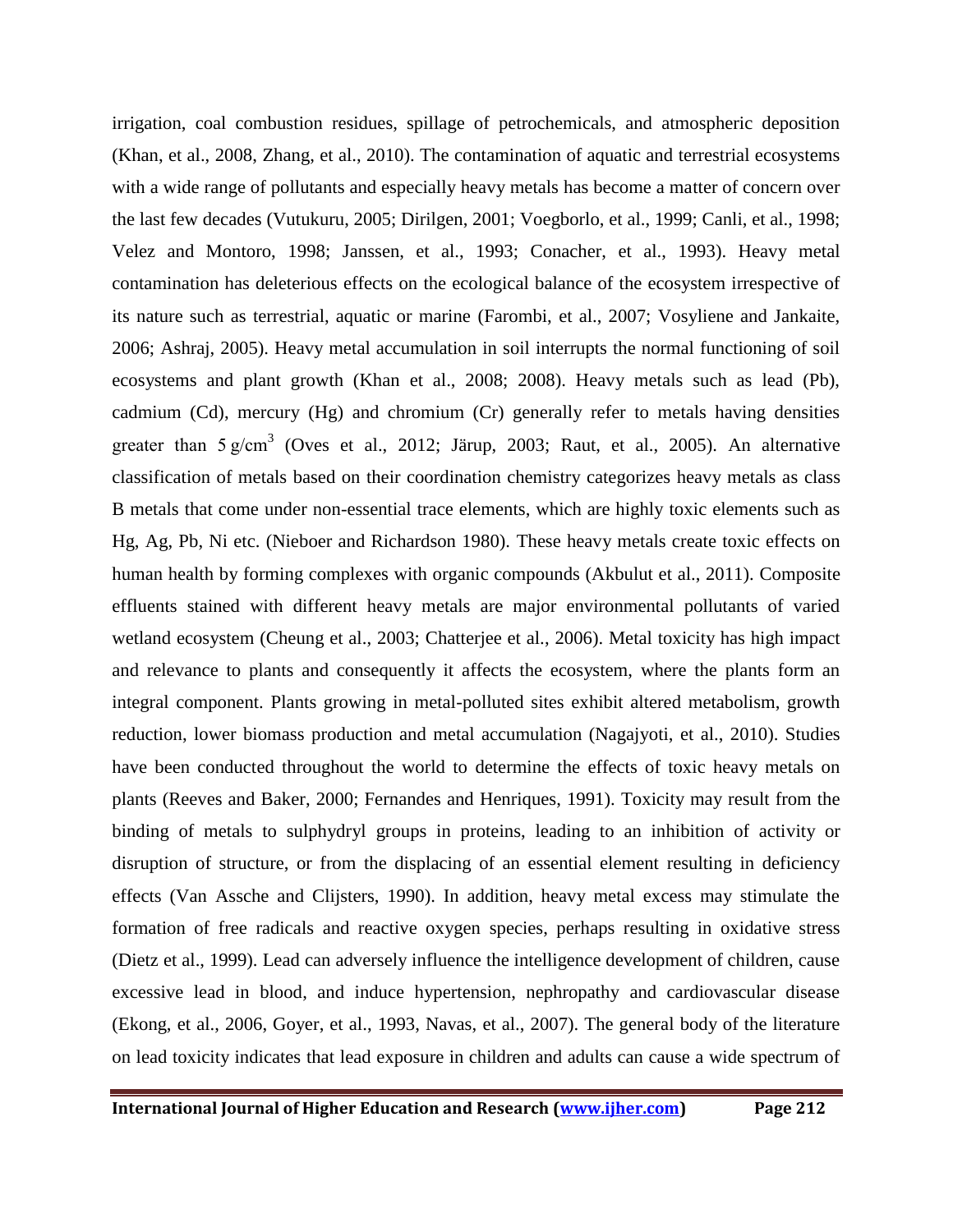health problems depending on dose of exposures ranging from convulsions, coma, renal failure and death at the high end to subtle effects on metabolism and intelligence loss at the low end exposures (US Agency for Toxic Substances & Disease Registry, 1999). The toxic effects of mercury on edible crops and vegetables are humongous leading to far reaching consequences. Hg and Pb are associated with the development of abnormalities in children (Gibbes and Chen, 1989). Some others heavy metals such as copper (Cu), zinc (Zn), chromium (Cr), manganese (Mn) lie in the narrow 'window' between their essentiality and toxicity, i.e., they are nutritionally essential at lower levels but can also be toxic when certain limits are exceeded (Loutfy et al., 2012). When heavy metals are dispersed into water, soil and air, they could be bioaccumulated by the crops (Fu, et al., 2008, Xiu, et al., 2009) as well as in the fishes via aquatic medium (Lorenzon, et al., 2001, Vutukuru, 2005, Akan, et al., 2012, Mitra, et al., 2014, Arantes, et al., 2016, Dutta et al., 2017).

Vegetables constitute essential diet components by contributing protein, vitamins, iron, calcium and other nutrients, which are usually in short supply (Thompson and Kelly, 1990). Vegetables play important roles in human nutrition and health, particularly as sources of vitamin C, thiamine, niacin, pyridoxine, folic acid, minerals, and dietary fiber (Siegel, et al., 2014). Heavy metal in vegetables is of growing concerns since some soils and irrigation waters are demonstrated to be polluted (Sipter, et al., 2008). Vegetables easily take up heavy metals and accumulate them in their edible parts (Sipter, et al., 2008). Once vegetables containing high levels of heavy metals are consumed by human, such metals can cause several clinical and physiological problems (Khan, et al., 2008, Kumar, et al., 2007). Simple correlation analysis by (Ye, et al., 2015) revealed that there were significantly positive correlations between the metal concentrations in vegetables and the corresponding soils, especially for the leafy and stem vegetables such as pakchoi, cabbage, and celery. This study by (Ye, et al., 2015) further reveals that Bio-concentration factor (BCF) values for Cd are higher than those for Pb and Cr, which indicates that Cd is more readily absorbed by vegetables than Pb and Cr. Therefore, more attention should be paid to the possible pollution of heavy metals in vegetables; especially Cd. Knowledge of acute toxicity of a xenobiotic often can be very helpful in predicting and preventing acute damage to aquatic life in receiving waters as well as in regulating toxic waste discharges (APHA, 1998). The edible vegetables grown in wastewater-irrigated soil shows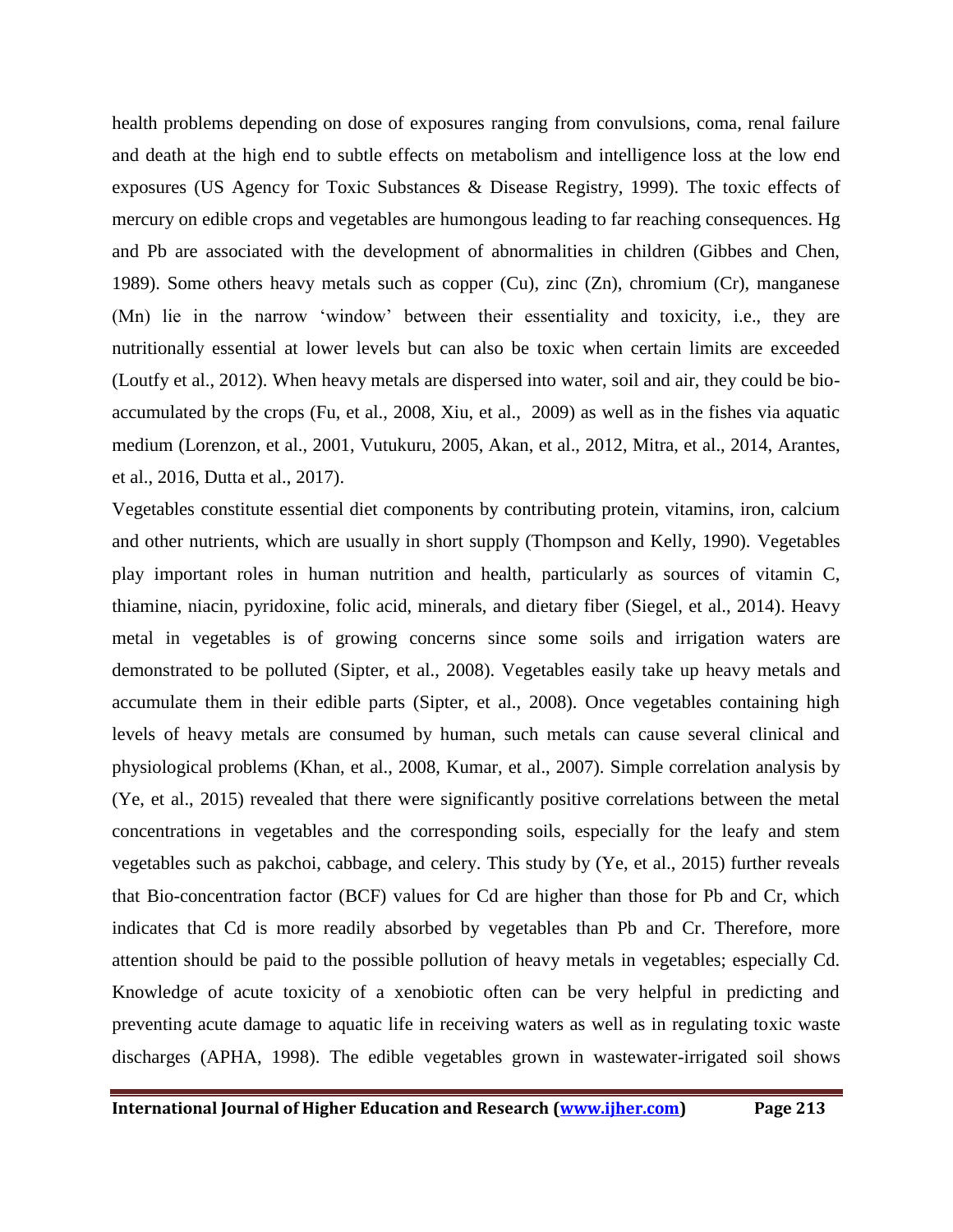significant accumulation of heavy metals in their edible parts (Gupta, et al., 2008, Gupta, et al., 2010). A number of excellent reviews of aquatic ecotoxicology have been conducted during the past decade (Brock et al., 2000a, b, Fleeger et al., 2003, Relyea et al., 2005, Dutta et al., 2017). These reviews have provided extensive information on the direct toxic effects of a wide range of contaminants and, in some cases, the indirect effects of pesticides that occur when a given species is eliminated or reduced in number (Relyea and Hoverman, 2006). Soil threshold for heavy metal toxicity is an important factor. It affects the soil environmental capacity of heavy metal and determines cumulative heavy metal loading limits. For soil-plant system, heavy metal toxicity threshold is the highest permissible content in the soil (total or bioavailable concentration) that does not pose any phytotoxic effects or heavy metals in the edible parts of the crops does not exceed food hygiene standards (Islam et al., 2007). Heavy metal accumulation in soils is of concern in agricultural production due to the adverse effects on food quality (safety and marketability), crop growth (due to phytotoxicity) (Ma et al., 1994; Msaky and Calvert, 1990; Fergusson, 1990) and environmental health (soil flora/fauna and terrestrial animals). The mobilization of heavy metals into the biosphere by human activity has become an important process in the geochemical cycling of these metals. Considerable studies on toxic heavy metals in different trophic levels of the ecosystem are already available as reference scientific literature to understand the magnitude of this problem.

In the current paper, considerable concentrations of heavy metal have accumulated in the body tissue of vegetables collected from East Kolkata wetlands area compared to those collected from the Swarupnagar region, a socio-economically prolific hamlet found in Bangaon of North 24 parganas district of West Bengal India. The analysis was carried out through Atomic Absorption Spectrophotometer (AAS) after acid digestion.

#### **Methodology:**

## **a) Description of study areas:**

Swarupnagar is a community development (CD) block that forms an administrative division in Basirhat subdivision of North 24 Parganas district in the Indian state of West Bengal. Headquarters of this block is at Swarupnagar. It is located 30 km from Barasat, the district headquarters. It is located at 22°50′00″N 88°52′00″E. Swarupnagar CD Block is bounded by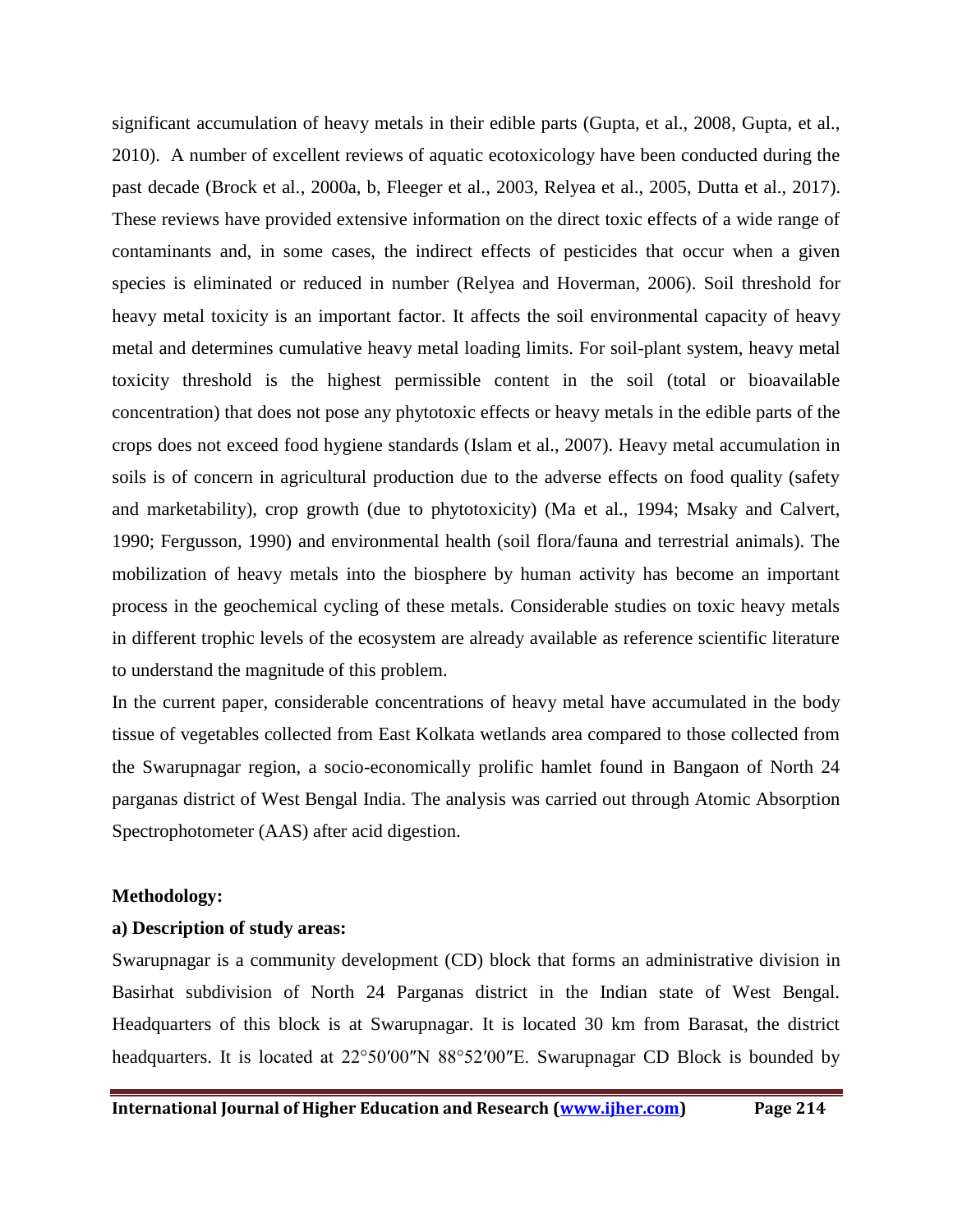Gaighata CD Block in the north, *Kalaroa Upazila* in *Satkhira* District of Bangladesh in the east, Baduria CD Block in the south and west, and Habra I CD Block in the west.

The metropolitan city of Kolkata with its ever expanding urbanscapes lies on the fringes of this area. The huge peri-urban population living in this Community Development Block is majorly dependent on agriculture. The humongous proportions of vegetables grown in this area are transported to Kolkata and outskirts. The agricultural fields in the area and rich variety of fishes grown in the innumerable fish ponds locally termed as *bheries/pukurs* are nourished by water and soils historically rich in toxic heavy metals and hazardous chemicals. The food security challenges and issues associated with population explosion of gangetic West Bengal are fulfilled by the farm productivity of the wetlands. Hence, bioaccumulation studies are of pivotal importance in this area.

The East Kolkata Wetlands (EKW), located on the eastern fringes of Kolkata city is one of the largest assemblages of sewage fed fish ponds spread over an area of 12,500 ha (Fig. 1). These wetlands form a part of the extensive inter-distributory wetland regimes formed by the Gangetic Delta. EKW sustains the world's largest and perhaps oldest integrated resource recovery practice based on a combination of agriculture and aquaculture, and provides livelihood support to a large, economically underprivileged population of around 20,000 families which depend upon the various wetland products, primarily fish and vegetables for sustenance. Based on its immense ecological and socio cultural importance, the Government of India declared EKW as a Wetland of International Importance under Ramsar Convention in 2003. The wetland system currently produces over 15,000 MT per annum from its 264 functioning aquaculture ponds, locally called bheries. Additionally, nearly 150 MT of vegetables are produced daily by subsistence farmers. Needless to say, EKW serves as the backbone of food security of Kolkata City. EKW is a classical example of harnessing natural resources of the wetland system for fisheries and agriculture through ingenuity of local communities with their traditional knowledge.

## **Study Area Map:**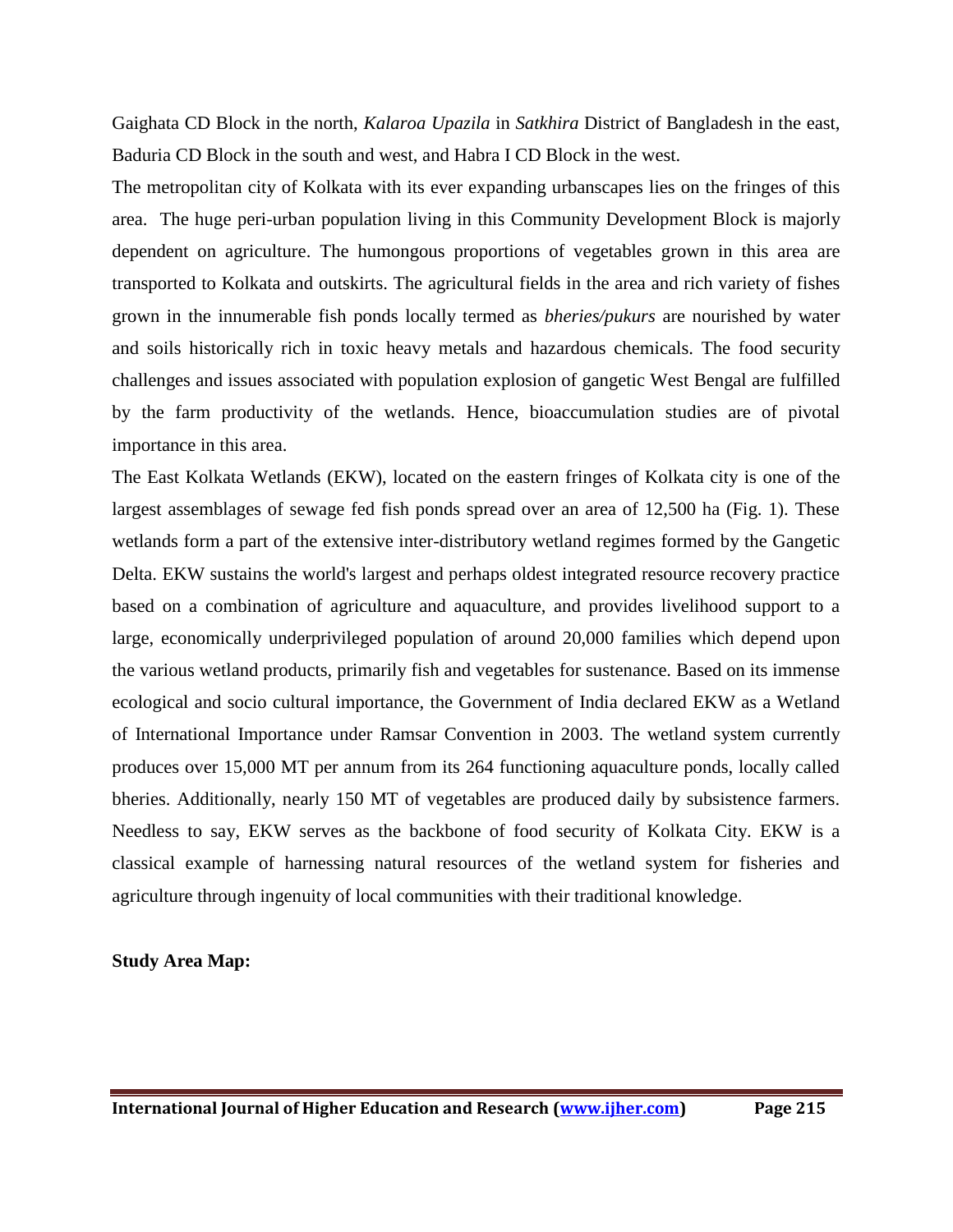

Fig. 1: Swarupnagar Community Block (on left) and East Kolkata Wetlands (on right)

## **b) Collection of vegetables:**

The sample collection was carried during November 2017 from the study site. Vegetable samples (Radish, Brinjal and Cauliflower) were collected from the agricultural plots in East Kolkata Wetlands and Swarupnagar.

## **c) Analysis**

The edible portions of the vegetables were removed separately and oven dried overnight at  $105^{\circ}$ C. After complete drying, the remaining portions were powdered and stored separately by labeling the samples. 1 gm of dried portion (in three replicates) was mixed in 10ml solution of HNO3 and HCl in the ratio 1:3 to form aqua-regia solution. The solution was stirred for few minutes and kept for overnight. The flasks were then placed on a hot plate with tightly corked and allowed to digest until a transparent and clear solution was obtained. This solution was separately aspirated in Atomic Absorption Spectrophotometer with Hydride module (NOVA 350 Model) and the readings were recorded considering the blank correction.

**Results:** The bioaccumulation pattern of heavy metals indicates the trend Zn>Cu>Pb irrespective of the study areas; Swarupnagar Community Development Block and East Kolkata Wetlands. The pattern of accumulation in vegetables also shows the order Radish  $>$  Cauliflower  $>$  Brinjal irrespective of the selected areas**.** The results of analysis are detailed in the **Table 1** as under.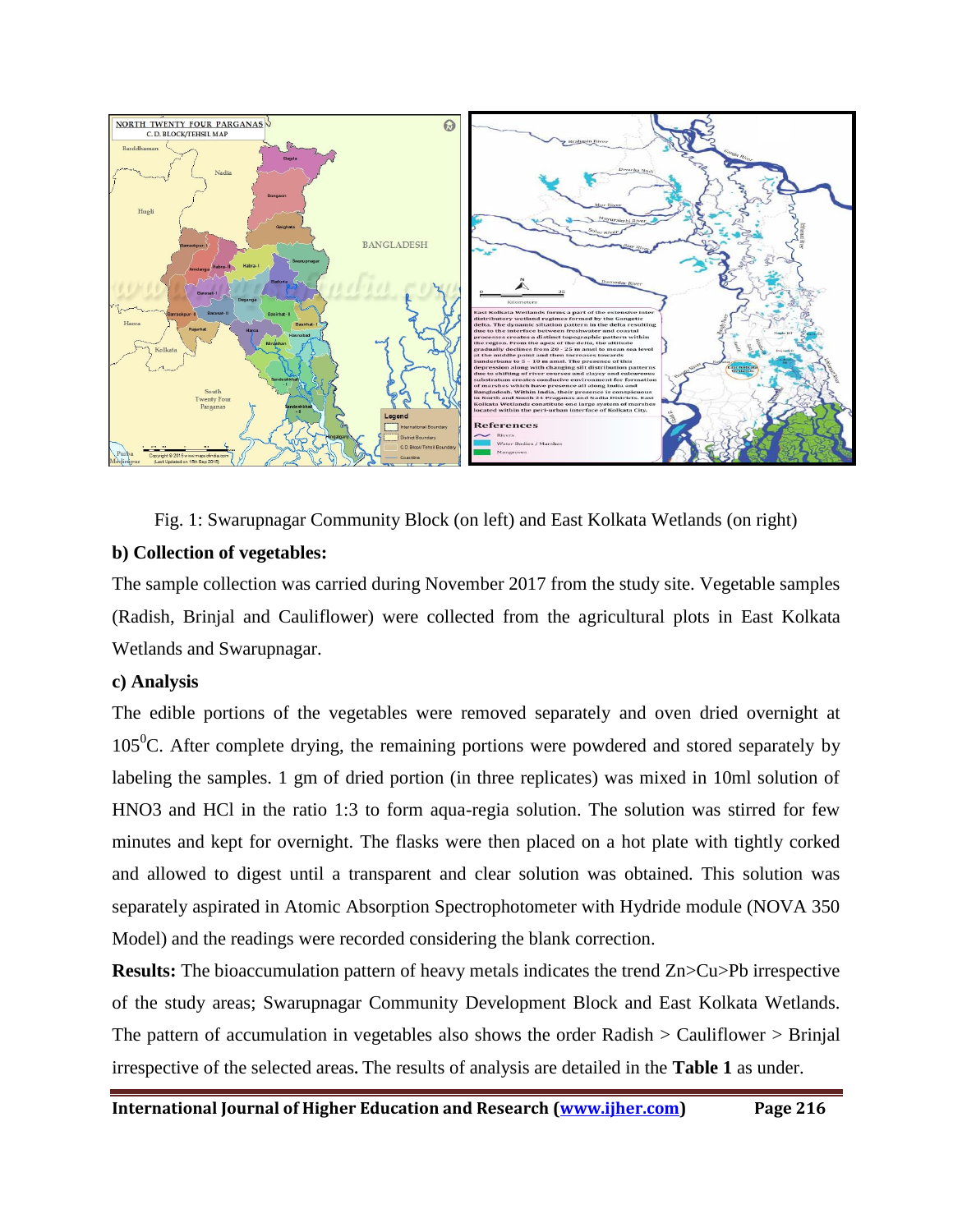| <b>Species</b>                            | Metal concentration (mg/kg) dry wt. |                            |                          |
|-------------------------------------------|-------------------------------------|----------------------------|--------------------------|
|                                           | $\mathbf{Zn}$                       | Cu                         | ${\bf Pb}$               |
|                                           | $A = 46.28$                         | $A = 21.40$                | $A = 9.96$               |
| $\bf Radish$                              |                                     |                            |                          |
| (Raphanus sativus)                        | $B = 21.89$                         | $B = 11.22$                | $B = 3.74$               |
| <b>Brinjal</b><br>(Solanum melongena)     | $A = 19.15$<br>$B = 10.56$          | $A = 11.20$<br>$B = 8.44$  | $A = 8.98$<br>$B = 1.75$ |
| <b>Cauliflower</b><br>(Brassica oleracea) | $A = 28.48$<br>$B = 11.96$          | $A = 14.05$<br>$B = 10.75$ | $A = 9.13$<br>$B = 2.09$ |

**TABLE 1: Selected heavy metal concentrations in vegetables collected from East Kolkata wetlands (A) and Swarupnagar field (B)**

**International Journal of Higher Education and Research [\(www.ijher.com\)](http://www.ijher.com/)** Page 217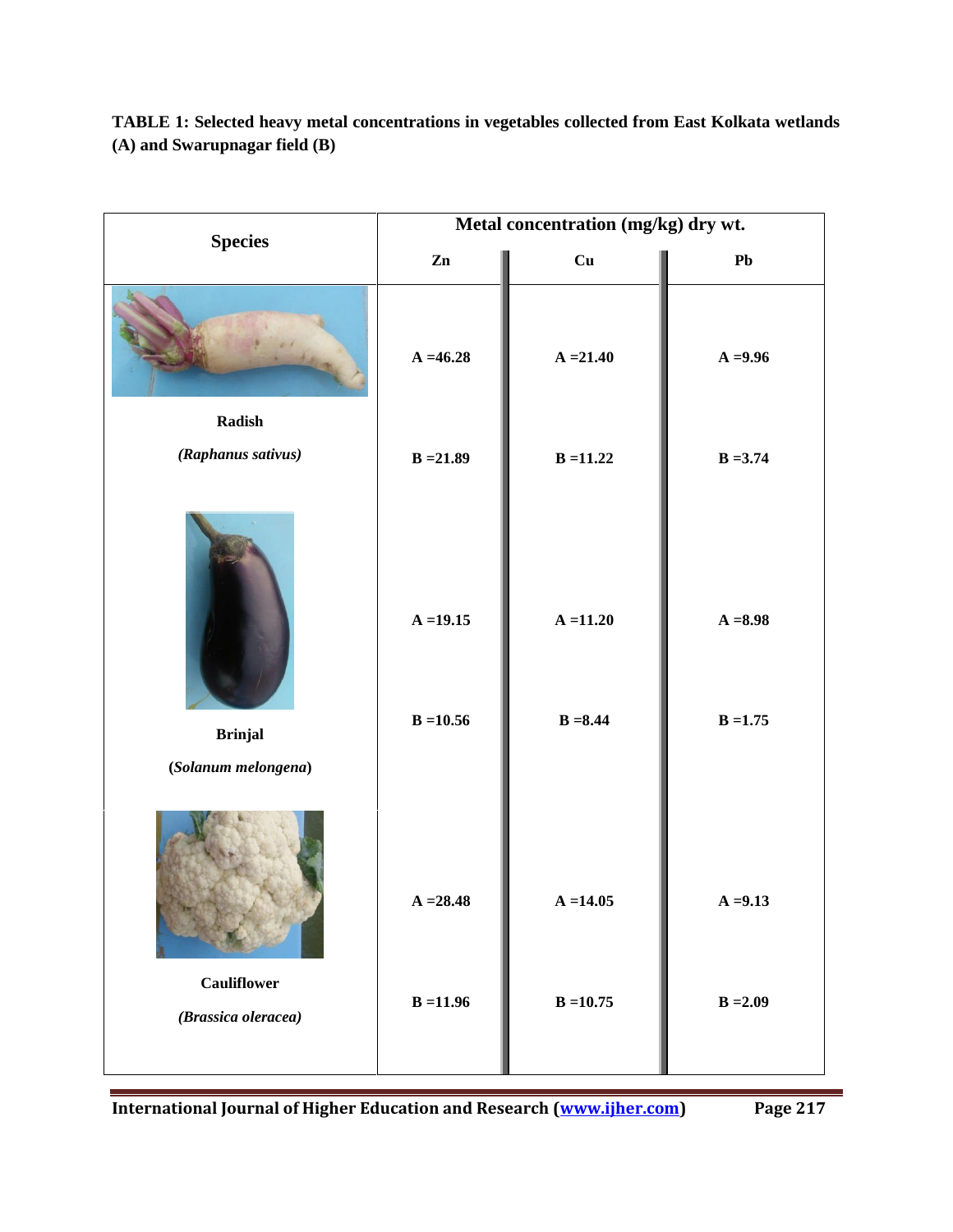

## **A. East Kolkata Wetlands B. Swarupnagar Community Block**

## **Discussion:**

Vegetables are common diet taken by populations throughout the world, being rich sources of essential nutrients, antioxidants and metabolites by acting as buffering agents for acidic substances produced during the digestion processes (Li et al., 2008). Continuous use of inorganic fertilizers and pesticides although increased the global food production by many folds, have degraded the ecological functioning of agricultural lands, lowered the quality and taste of agricultural produce and have increased the health and environmental risks to human being (Tilman et al., 2001). Vegetables take up heavy metals and accumulate them in their edible (Bahemuka et al., 1991) and inedible parts in quantities high enough to cause clinical problems both to animals and human beings when they consume these metal-rich plants (Alam et al., 2003). The samples chosen for our current research are commonly grown and consumed in the study site. The study stations form one of the major sources of the vegetables and fishes largely consumed by people across Kolkata and outskirts. A major portion is also exported across the country and abroad. Hence, it is extremely essential to monitor and assess the levels of toxic substances, particularly heavy metals that bioaccumulate across the trophic levels of the selected dynamic ecosystems. The present data reveals an issue of concern regarding the consumption of vegetables collected from the selected areas. More such seasonal studies are to be carried out in and around Kolkata on a temporal scale to assess and monitor the vegetables commonly consumed by dense populations living in these areas on a large scale

**International Journal of Higher Education and Research [\(www.ijher.com\)](http://www.ijher.com/) Page 218**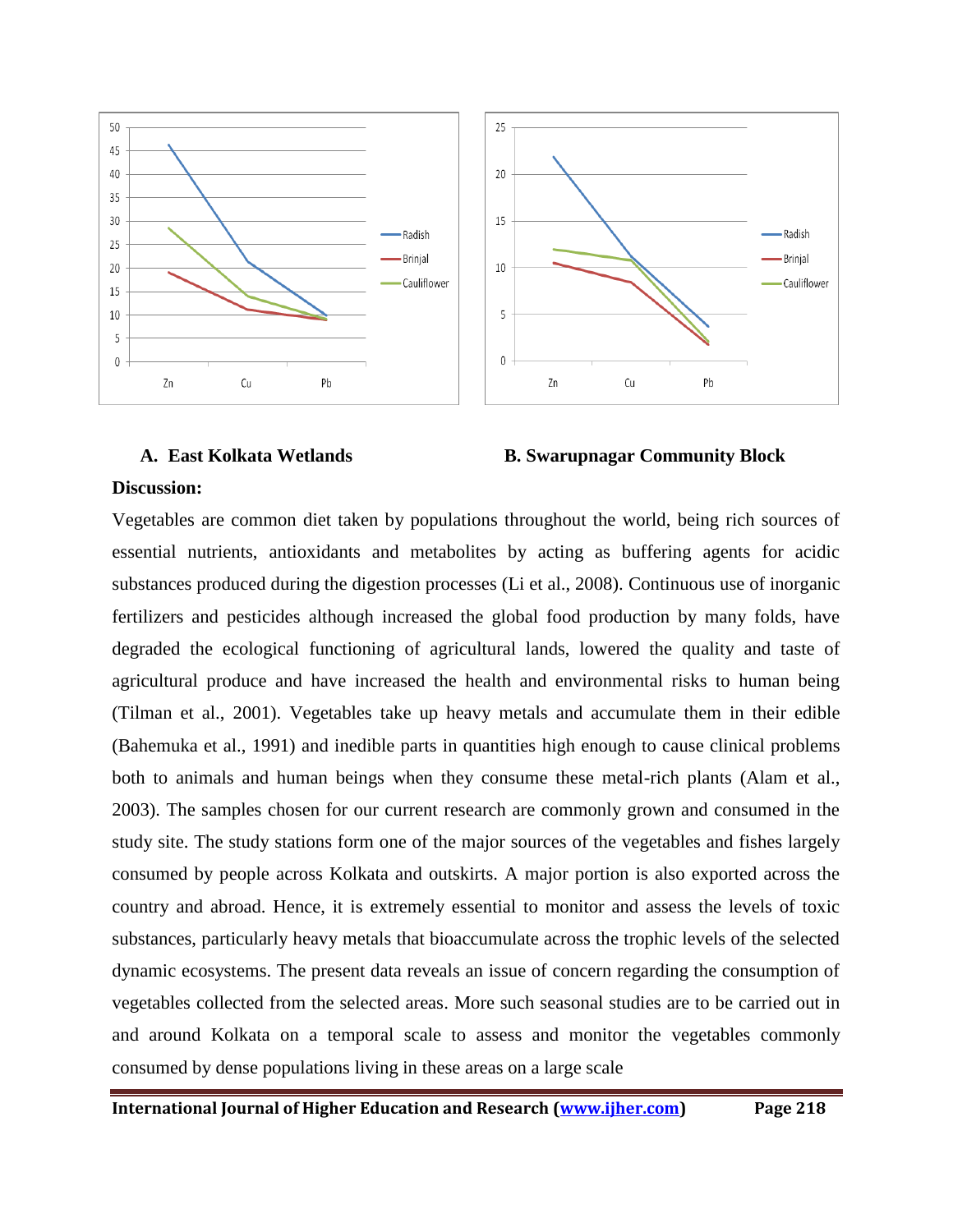#### **Acknowledgements:**

The authors duly acknowledge the unparallel support from Mr. Prasenjit Pramanick and Ms. Arpita Saha, research scholars from Techno India University, Salt Lake City, Kolkata, West Bengal for their technical assistance in this project.

## **References:**

- Akan, J. C., Mohmoud, S., Bashir, S.Y. and Ogugbuaja, V. O. (2012). Bioaccumulation of Some Heavy Metals in Fish Samples from River Benue in Vinikilang, Adamawa State, Nigeria. American Journal of Analytical Chemistry, Vol. 3, 727-736.
- Akbulut, N. E. and Tuncer, A. M. (2011). Environ Monit Assess 173: 387-395. [https://doi.org/10.1007/s10661-010-1394-7.](https://doi.org/10.1007/s10661-010-1394-7)
- Alam, M. G., Snow, E. T., Tanaka, A. (2003) Arsenic and heavy metal contamination of vegetables grown in Samta village, Bangladesh. Sci Total Environ 308: 83-96.
- APHA, AWWA, WPCP. (1998). Standard methods for the examination of Water and Wastewater,  $20<sup>th</sup>$  ed.American Public Health Association: Washington, DC [.Google Scholar]
- Arantes, P. F., Savassi, A. L., Santos, B. H., Gomes, T. V. M. and Bazzoli, N. (2016). Bioaccumulation of mercury, cadmium, zinc, chromium, and lead in muscle, liver, and spleen tissues of a large commercially valuable catfish species from Brazil. Anais da Academia Brasileira de Ciências. (Annals of the Brazilian Academy of Sciences).
- Bahemuka, T. E., Mubofu, E. B. (1991). Heavy metals in edible green vegetables grown along the sites of the Sinza and Msimbazi Rivers in Dar es Salaam, Tanzania. *Food Chemistry* 66: 63-66.
- Boran, M. and Altinok, I. (2010). A Review of Heavy Metals in Water, Sediment and Living Organisms in the Black Sea. Turkish Journal of Fisheries and Aquatic Sciences, 10, 565- 572.
- Brock, T.C.M., Lahr, J. & Van den Brink, P.J. (2000a). Ecological risks of pesticides in freshwater ecosystems. Part 1: Herbicides. Alterra-Report 088, Wageningen, The **Netherlands**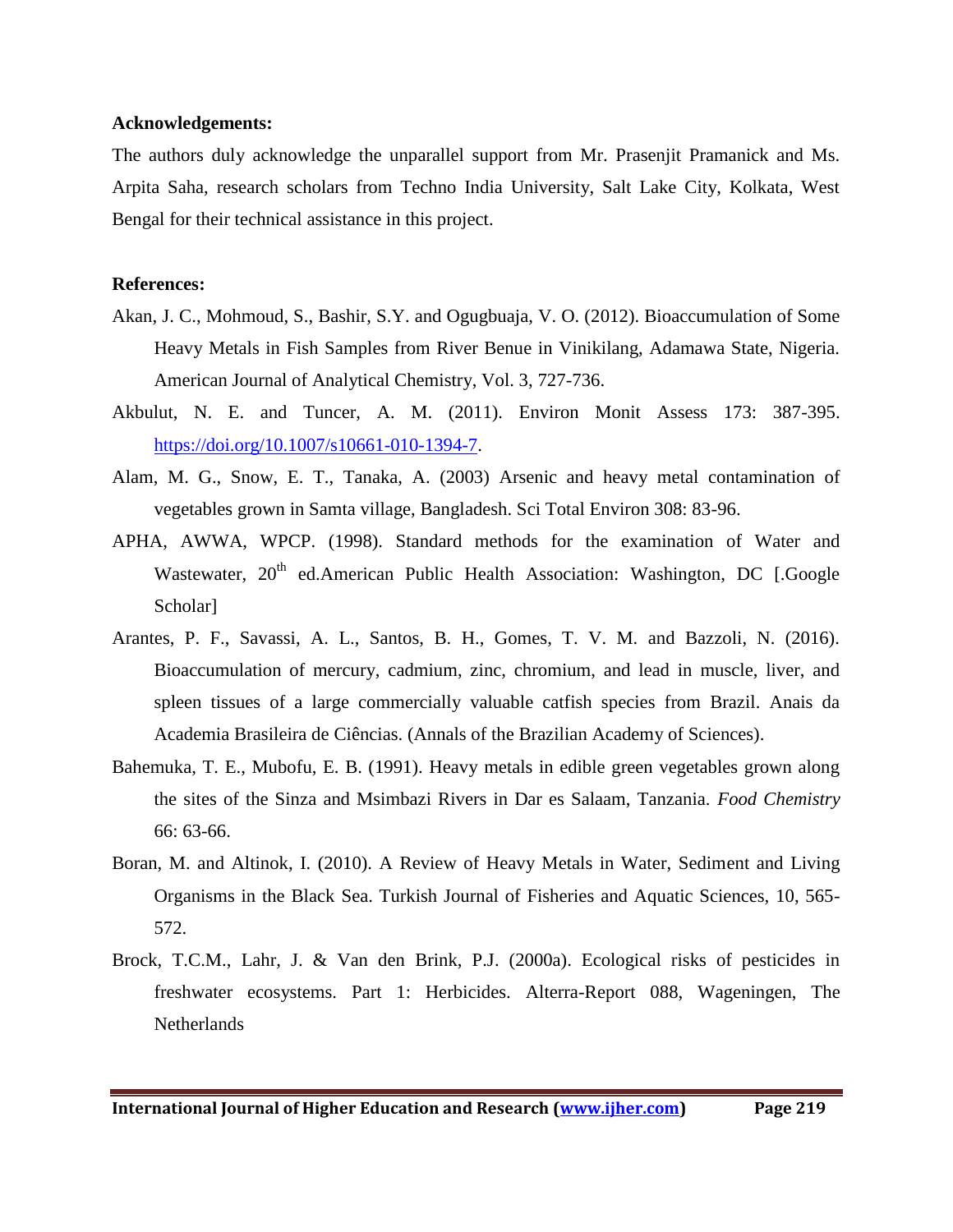- Canli, M., Ay, O. and Kalay, M. (1998). Levels of heavy metals (Cd, Pb, Cu, and Ni) in tissue of Cyprinus Carpio, Barbus Capito and Chondrostoma regium from the Seyhan river. Turk. J. Zool., 22 (3), 149-157.
- Chatterjee, S., Chattopadhyay, B., and Mukhopadhyay, S. K. (2006). Trace metal distribution in tissues of Cıchlıds (Orechromıs niloticus and O. mossambicus) collected from wastewater fed fishponds in East Calcutta Wetlands a Ramsar site. Acta Ichthyologica et Piscatoria, 36(2), 119–125.
- Chen, J. (2007). Rapid urbanization in China: a real challenge to soil protection and food security. Catena 69, 1-15.
- Cheung, K. C., Poon, B. H. T., Lan, C. Y., & Wong, M. H. (2003). Assessment of metal and nutrient concentration in river water and sediment collected from the cities in the Pearl River Delta, South China. Chemosphere, 52, 1431–1440.
- Conacher, H. B., Page, B. D. and J. J. Ryan,(1993), Industrial chemical contamination of foods [Review], Food Additive & Contamination, 10 (1), pp129-143.
- Csavina J., Field J., Taylor M. P., Gao S., Landázuri A., Betterton E. A., et al. (2012). A review on the importance of metals and metalloids in atmospheric dust and aerosol from mining operations. Sci. Total Environ. 433C, 58–73. 10.1016/j.scitotenv.2012.06.013 [PMC free article] [PubMed] [Cross Ref].
- Dietz, K‐J; Baier, M.; Krämer, U. (1999). Free radicals and reactive oxygen species as mediators of heavy metal toxicity in plants. In: Prasad MNV, Hagemeyer J, eds. Heavy metal stress in plants: from molecules to ecosystems. Berlin: Springer‐Verlag, 73 –97.
- Dirilgen, N. (2001). Accumulation of heavy metals in freshwater organisms: Assessment of toxic interactions. Turk. J. Chem., 25 (3), 173-179.
- District Human Development Report: North 24 Parganas. Intro Pp 3, 6, 8, 22, 38, 202; Block specific Pp 20, 22, 27, 28, 31, 86, 89, 123, 145, 151, 189. Development & Planning Department, Government of West Bengal, 2010. Retrieved 18 March 2016.
- Dutta, J., Roy Choudhary, G. and Mitra, A. (2017). Bioaccumulation of Toxic Heavy Metals in the Edible Fishes of Eastern Kolkata Wetlands (EKW), the Designated Ramsar Site of West Bengal, India. Int J Aquac Fish Sci 3(1): 018-021. DOI: 10.17352/2455-8400.000023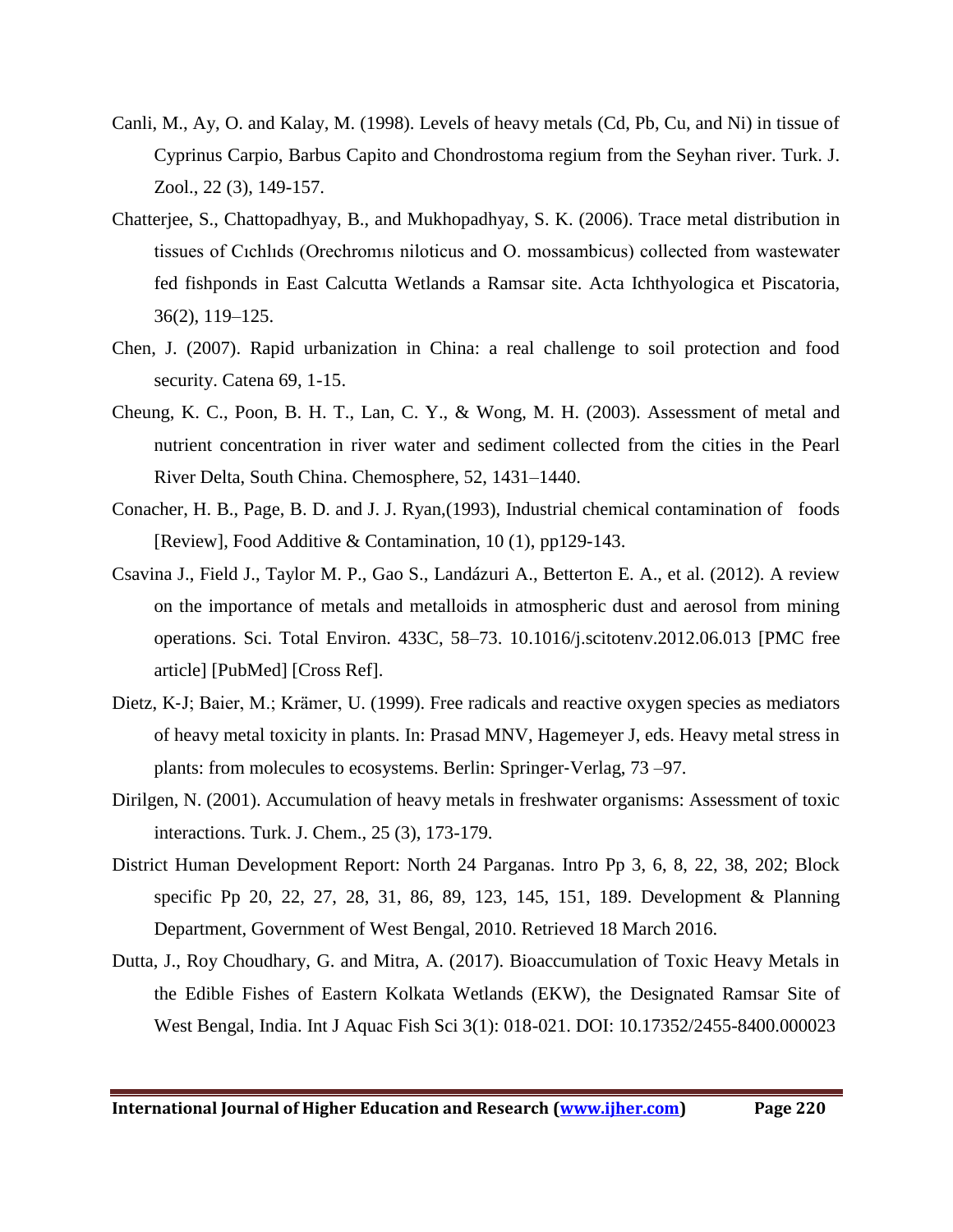- Dutta, J., Zaman, S., Mitra, A. (2017). Bioaccumulation of Toxic Heavy Metals in some commonly edible Vegetables grown in East Kolkata Wetland (EKW), the Designated Ramsar Site of West Bengal, India. Journal of Science, Health, Engineering and Management (JSEHM). Vol 1 Issue 4 Pages: 55-58
- Ekong, E.B., Jaar, B.G. and Weaver, V.M. : Lead-related nephrotoxicity: A review of the epidemiologic evidence. Kidney Int. Vol. 70, 2074–2084. (2006). [CrossRef] [PubMed].
- Farombi, E. O., Adelowo, O. A., Ajimoko. Y. R. (2007). Biomarkers of oxidative stress and heavy metal levels as indicators of environmental pollution in African Cat fish (Clarias gariepinus) from Nigeria ogun river. Int. J. Environ. Res. Public Health., 4 (2), 158-165.
- Fergusson, J.E. The Heavy Elements: Chemistry, Environmental Impact and Health Effects. Oxford: Pergamin Press; 1990. pp. 382–399.
- Fernandes, J. C. and Henriques, F. S. (1991). Biochemical, physiological and structural effects of excess copper in plants. Bot Rev 57:247–273.
- Fleeger, J.W., Carman, K.R. and Nisbet, R.M. (2003). Indirect effects of contaminants in aquatic ecosystems. Sci. Total Environ., 317, 207–233.
- Fu, J. et al. (2008). High levels of heavy metals in rice (Oryza sativa L.) from a typical E-waste recycling area in southeast China and its potential risk to human health. Chemosphere 71, 1269–75. [PubMed]
- Gibbes, H., and Chen, C. (1989). Evaluation of issues relating to the carcinogens risk assessment of chromium. Sci. Total Environ. 86, 181–186.
- Goyer, R.A. (1993). Lead Toxicity: Current Concerns. Environ. Health Persp. 100, 177–187. [CrossRef]
- Gupta, N., Khan, D. K., Santra, S. C. (2008). An assessment of heavy metal contamination in vegetables grown in wastewater-irrigated areas of Titagarh, West Bengal, India. Bull Environ Contam Toxicol. Feb; 80(2):115-8. Epub 2007 Dec 29.
- Gupta, S., Satpati, S., Nayek, S., Garai, D. (2010). Environ Monit Assess 165:169–177.
- Jaishankar, M.; Mathew, B.B.; Shah, M.S.; Gowda, K.R.S. (2014). Biosorption of Few Heavy Metal Ions Using Agricultural Wastes. Journal of Environment Pollution and Human Health.; 2(1):1–6.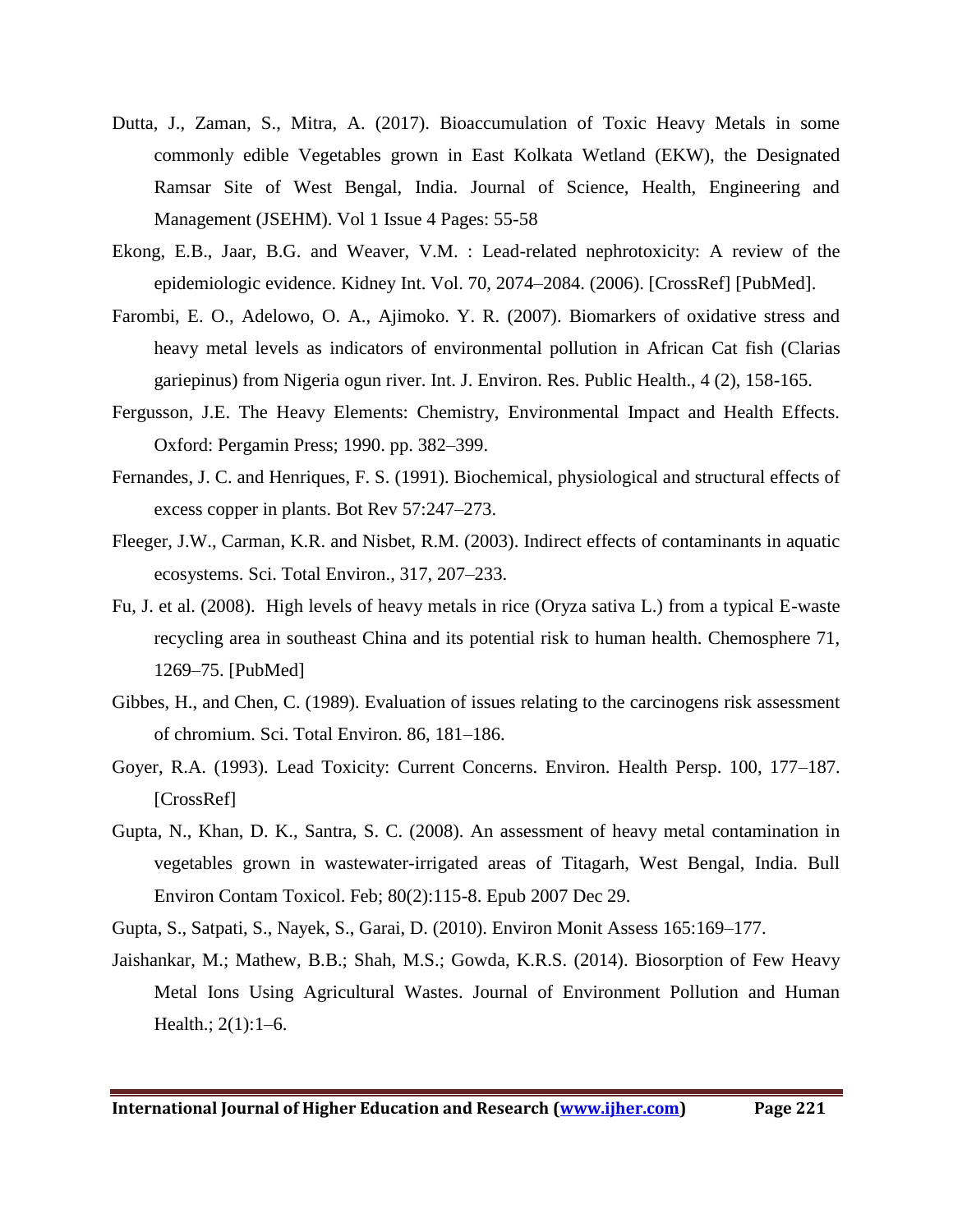- Janssen, M.P.M., Ma, W.C., Van Straalen, N.M. (1993). Biomagnification of metals in terrestrial ecosystems. The Science of the Total Environment, Volume 134, Supplement 1, 1993, Pages 511-524.
- Järup, L. (2003). Hazards of heavy metal contamination. Br Med Bull. 68(1):167–182. [PubMed]
- Islam, Ejaz ul et al. (2007). Assessing Potential Dietary Toxicity of Heavy Metals in Selected Vegetables and Food Crops." Journal of Zhejiang University. Science. Jan 8.1. Pages 1–13.
- Khan, S., Cao, Q., Zheng, Y. M., Huang, Y. Z. and Zhu, Y. G. (2008). "Health risks of heavy metals in contaminated soils and food crops irrigated with wastewater in Beijing, China," Environmental Pollution, vol. 152, no. 3, pp. 686–692.
- Khlifi, R. and Hamza-Chaffai, A. (2010). Head and neck cancer due to heavy metal exposure via tobacco smoking and professional exposure: A review. Toxicol Appl Pharmacol. 248:71– 88. [PubMed].
- Kumar Sharma R., Agrawal M. and Marshall F. (2007). Heavy metal contamination of soil and vegetables in suburban areas of Varanasi, India. Ecotoxicol Environ Saf 66, 258–66, [PubMed]
- Lenntech (2004). Heavy metals. Retrieved March 30, 2008 from www.lenntech.com/heavymetals. 34 pp.
- Li, T. S. C. (2008) Vegetables and Fruits: Nutritional and Therapeutic Values. CRC Press, Boca Raton. http://dx.doi.org/10.1201/9781420068733.
- Lorenzon, S., Francese, M., Smith, V. J., and Ferrero, E. A. (2001). Heavy metals affect the circulating haemocyte number in the shrimp Palaemon elegans. Fish and shellfish immunology, 11: 459–472. doi: 10.1006/fsim.2000.0321.
- Loutfy, N., Mentler, A., Shoeab, M., Ahmed, M. T., and Fuerhacker, M. (2012). Analysis and exposure assessment of some heavy metals in foodstuffs from Ismailia city, Egypt. Toxicol. Environ. Chem., 94, 78-90.
- Ma, Q. Y., Traina, S. J., Logan, T. J. (1994). Effect of aqueous Al, Cd, Fe(II), Ni and Zn on Pb immobilization by hydroxyapatite. Environ Sci Technol. 28(7):1219–1228. [PubMed].
- Mitra, A. and Ghosh, R. (2014). Bioaccumulation Pattern of Heavy Metals in Commercially Important Fishes in and around Indian Sundarbans. Global Journal of Animal Scientific Research. Vol 2, (1):33-44.

**International Journal of Higher Education and Research [\(www.ijher.com\)](http://www.ijher.com/) Page 222**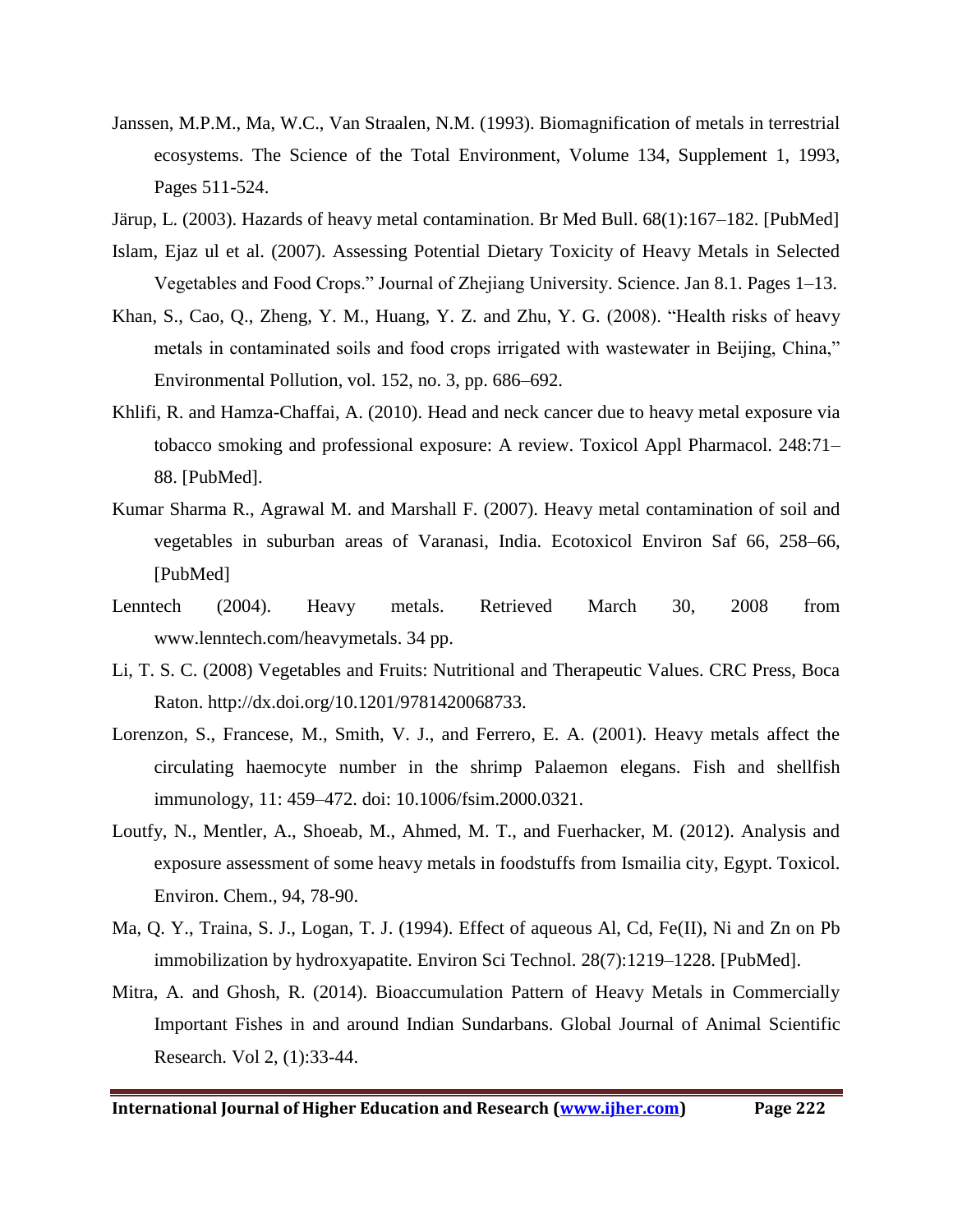- Morais, S., Costa, F. G. and Pereira, M. L. (2012). Heavy metals and human health. In: Oosthuizen J, editor. Environmental health – emerging issues and practice. pp. 227–246. [InTech] [Ref list]
- Msaky, J. J. and Calvert, R. (1990). Adsorption behavior of copper and zinc in soils: influence of pH on adsorption characteristics. Soil Sci. 150(2):513–522. doi: 10.1097/00010694- 199008000-00004. [Cross Ref].
- Nagajyoti, P.C.; Lee, K.D. and TVM, Sreekanth. (2010). Heavy metals, occurrence and toxicity for plants: A review. Environmental Chemistry Letters, 8(3), 199-216. Environmental Chemistry Letters. 8(3). 199-216.
- Navas-Acien, A., Guallar, E., Silbergeld, E. K., Rothenberg, S. J. (2007). Lead exposure and cardiovascular disease: A systematic review. Environ. Health Perspect. 115, 472–482. [CrossRef] [PubMed]
- Nieboer, E. and Richardson, D. H. S. (1980). The replacement of the nondescript term heavy metals by a biologically and chemistry significant classification of metal ions. Environ Pollut Series B 1:3–26.
- Oves, M., Khan, M. S., Zaidi, A. and Ahmad E. (2012). Soil contamination, nutritive value, and human health risk assessment of heavy metals: an overview-oxicity of heavy metals to legumes and bioremediation. Springer.
- Raut, N.; Charif, G.; Amal, Al-Saadi; Shinoona Al-Aisri, and Abrar Al-Ajmi. (2012). "A Critical Review of Removal of Zinc from Wastewater." Proceedings of the World Congress on Engineering, London, vol. I, July 4-6, 2012.
- Reeves, R.D. and Baker, A.J.M. (2000). Metal-accumulating plants. In: Raskin I, Ensley BD (eds) Phytoremediation of toxic metals: using plants to clean up the environment. Wiley, New York, pp 193–229.
- Relyea, R.A., Schoeppner, N.M. and Hoverman, J.T. (2005). Pesticides and amphibians: the importance of community context. Ecol. Appl., 15, 1125–1134
- Relyea, R. and Hoverman, J. (2006).Assessing the ecology in ecotoxicology: a review and synthesis in freshwater systems. Ecology Letters, 9: 1157–1171.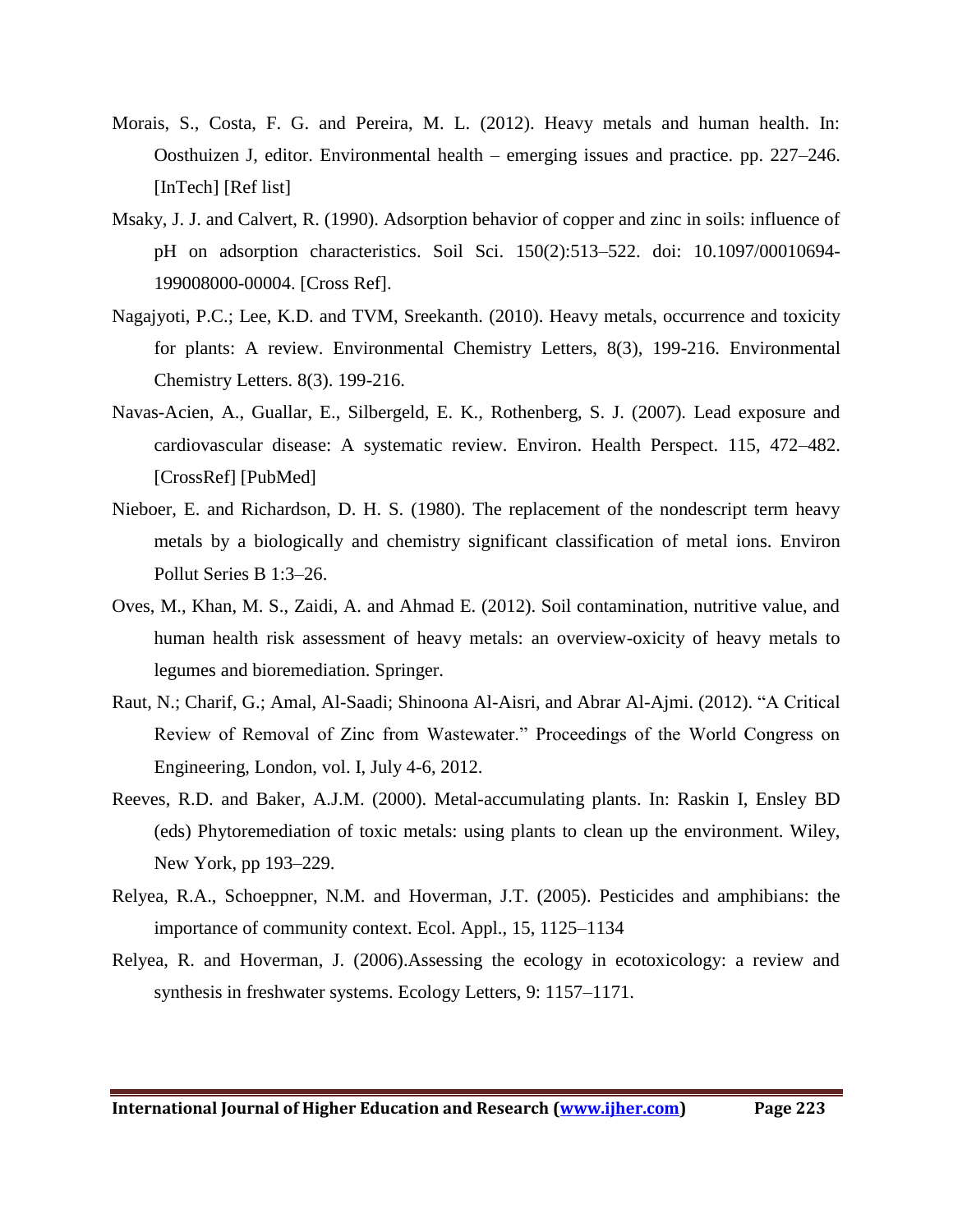- Sharma, B., Singh S., Siddiqi N. J. (2014). Biomedical implications of heavy metals induced imbalances in redox systems. Biomed. Res. Int. 2014:640754. 10.1155/2014/640754 [PMC free article] [PubMed] [Cross Ref].
- Siegel, K. R., Ali M. K., Srinivasiah A., Nugent R. A. and Narayan K. M. V. (2014). Do we produce enough fruits and vegetables to meet global health need? PloS one 9, e104059 [PMC free article] [PubMed]
- Sipter, E., Rozsa E., Gruiz K., Tatrai E. and Morvai V. (2008). Site-specific risk assessment in contaminated vegetable gardens. Chemosphere 71, 1301–7. [PubMed]
- Thompson, H.C. and Kelly, W.C. (1990).Vegetable Crops. 5th Ed. New Delhi: MacGraw Hill Publishing Company Ltd.
- Tilman, D., Fargione, J., Wolff, B., D'Antonio, C., Dobson, A., Howarth, R., et al. (2001). Forecasting agriculturally driven global environmental change. Science, 292, 281– 284.CrossRef. Google Scholar
- Truhaut, R. (1977). Ecotoxicology: objectives, principles, and perspectives. Ecotoxicol. Environ. Saf., 1, 151–173.
- US Agency for Toxic Substances and Disease Registry. (1999). Lead. Toxicological profiles. Atlanta: Centers for Disease Control and Prevention. PB/99/166704.
- Van Assche, F. and Clijsters, H. (1990). Effects of metals on enzyme activity in plants. Plant, Cell and Environment 13, 195 –206.
- Velez, D. and Montoro, R. (1998), Arsenic speciation in manufactured seafood products: a review, Journal of food Protection, 61 (9), pp 1240-1245.
- Voegborlo, R. B.; Methnani, A. M. E.; Abedin, M. Z. (1999). Mercury, cadmium and lead content of canned Tuna fish. Food Chem.,  $67(4)$ ,  $341 - 345$ .
- Vutukuru, S. S. (2005). Acute effects of Hexavalent chromium on survival, oxygen consumption, hematological parameters and some biochemical profiles of the Indian Major carp, Labeo rohita. Int. J. Environ. Res. Public Health., 2 (3), 456- 462.
- Xiu-Zhen H. A. O., Dong-Mei, Z., De-Qian, H., Long, C., Hai-Lin, Z. and Hui, W. (2009). Heavy Metal Transfer from Soil to Vegetable in Southern Jiangsu Province, China. Pedosphere 19(3): 305–311.